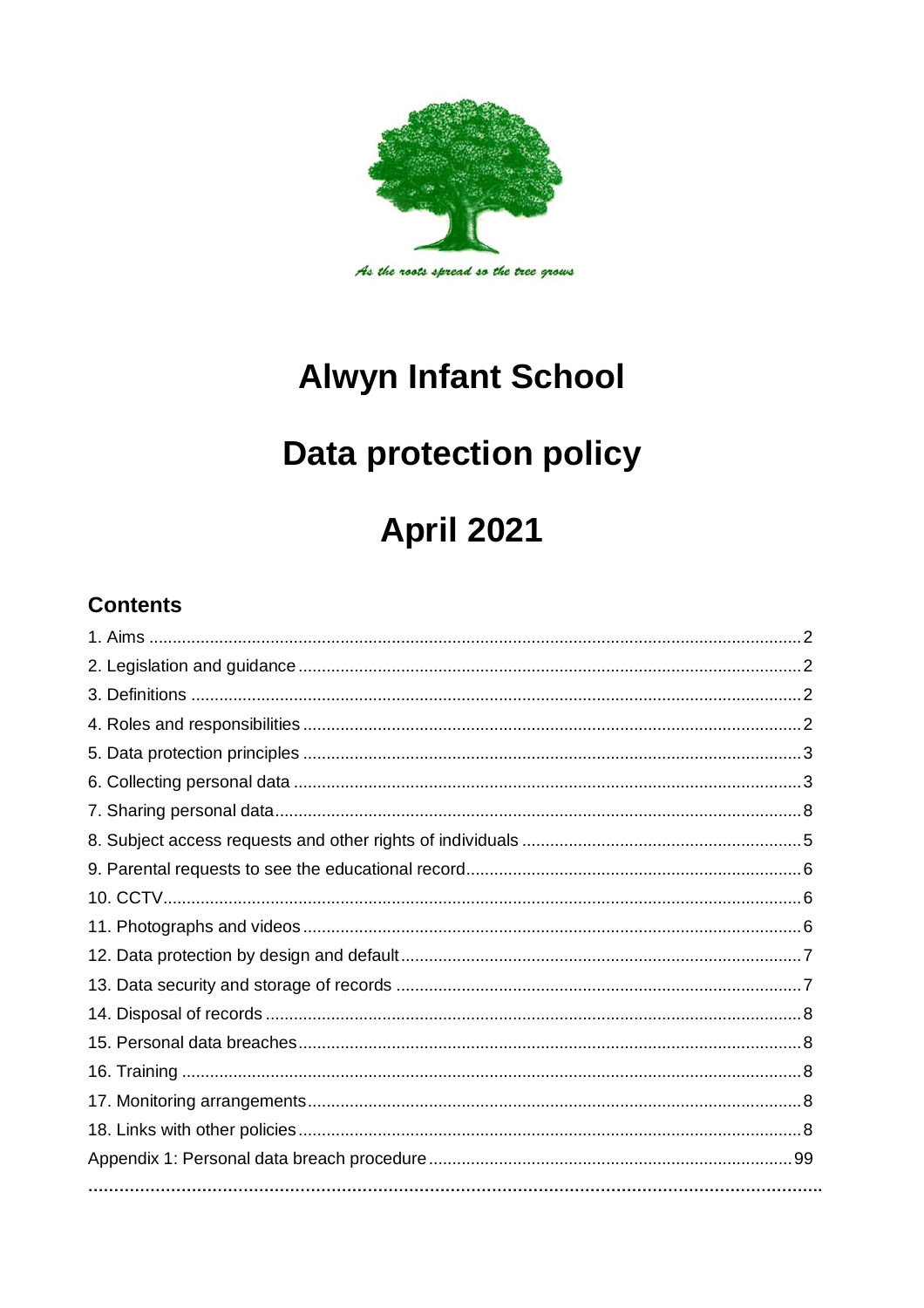## **1. Aims**

Alwyn Infant School aims to ensure that all personal data collected about staff, pupils, parents, governors, visitors and other individuals is collected, stored and processed in accordance with the [General Data](http://data.consilium.europa.eu/doc/document/ST-5419-2016-INIT/en/pdf)  [Protection Regulation \(GDPR\)](http://data.consilium.europa.eu/doc/document/ST-5419-2016-INIT/en/pdf) and the expected provisions of the Data Protection Act 2018 (DPA 2018) as set out in the [Data Protection Bill.](https://publications.parliament.uk/pa/bills/cbill/2017-2019/0153/18153.pdf)

This policy applies to all personal data, regardless of whether it is in paper or electronic format. It aims to ensure all staff and governors are aware of their responsibilities and outlines how the school complies with the regulations.

## **2. Legislation and guidance**

This policy meets the requirements of the GDPR and the expected provisions of the DPA 2018. It is based on guidance published by the Information Commissioner's Office (ICO) on the [GDPR](https://ico.org.uk/for-organisations/guide-to-the-general-data-protection-regulation-gdpr/) and the ICO's code of [practice for subject access requests.](https://ico.org.uk/media/for-organisations/documents/2014223/subject-access-code-of-practice.pdf)

It also reflects the ICO's [code of practice](https://ico.org.uk/media/for-organisations/documents/1542/cctv-code-of-practice.pdf) for the use of surveillance cameras and personal information.

In addition, this policy complies with regulation 5 of the Education (Pupil Information) (England) Regulations [2005,](http://www.legislation.gov.uk/uksi/2005/1437/regulation/5/made) which gives parents the right of access to their child's educational record.

## **3. Definitions**

**Personal data:** refers to information that relates to an identified or identifiable individual. This may include their name/initials, ID numbers, usernames, assessments, photographs etc. It may also include factors specific to the individual's physical, physiological, genetic, mental, economic, cultural or social identity. It can be electronic or in paper form.

**Sensitive personal data:** more sensitive data so needs extra protection. Includes information about an individual's racial/ethnic origin, political opinions, religious/philosophical beliefs, trade union membership, genetics, biometrics (such as fingerprints, retina and iris patterns) used for identification purposes, health – physical or mental or sex life or sexual orientation.

**Data processing:** anything done to personal data, such as collecting, recording, organising, structuring, storing, adapting, altering, retrieving, using, sharing, erasing or destroying. Processing can be automated or manual.

**Data subject:** The identified or identifiable individual whose personal data is processed.

**Data controller:** A person or organisation that determines the purposes and the means of processing of personal data. Our school processes personal data relating to parents, pupils, staff, governors, visitors and others, and therefore is a data controller.

**Data processor:** A person or other body, other than an employee of the data controller, who processes personal data on behalf of the data controller.

**Personal data breach:** A breach of security leading to the accidental or unlawful destruction, loss, alteration, unauthorised disclosure of, or access to personal data.

## **4. Roles and responsibilities**

This policy applies to **all staff** employed by our school, and to external organisations or individuals working on our behalf. Staff who do not comply with this policy may face disciplinary action.

#### **4.1 Governing body**

The governing body has overall responsibility for ensuring that our school complies with all relevant data protection obligations. The Chair of Governors shall act as the Data Champion for the school.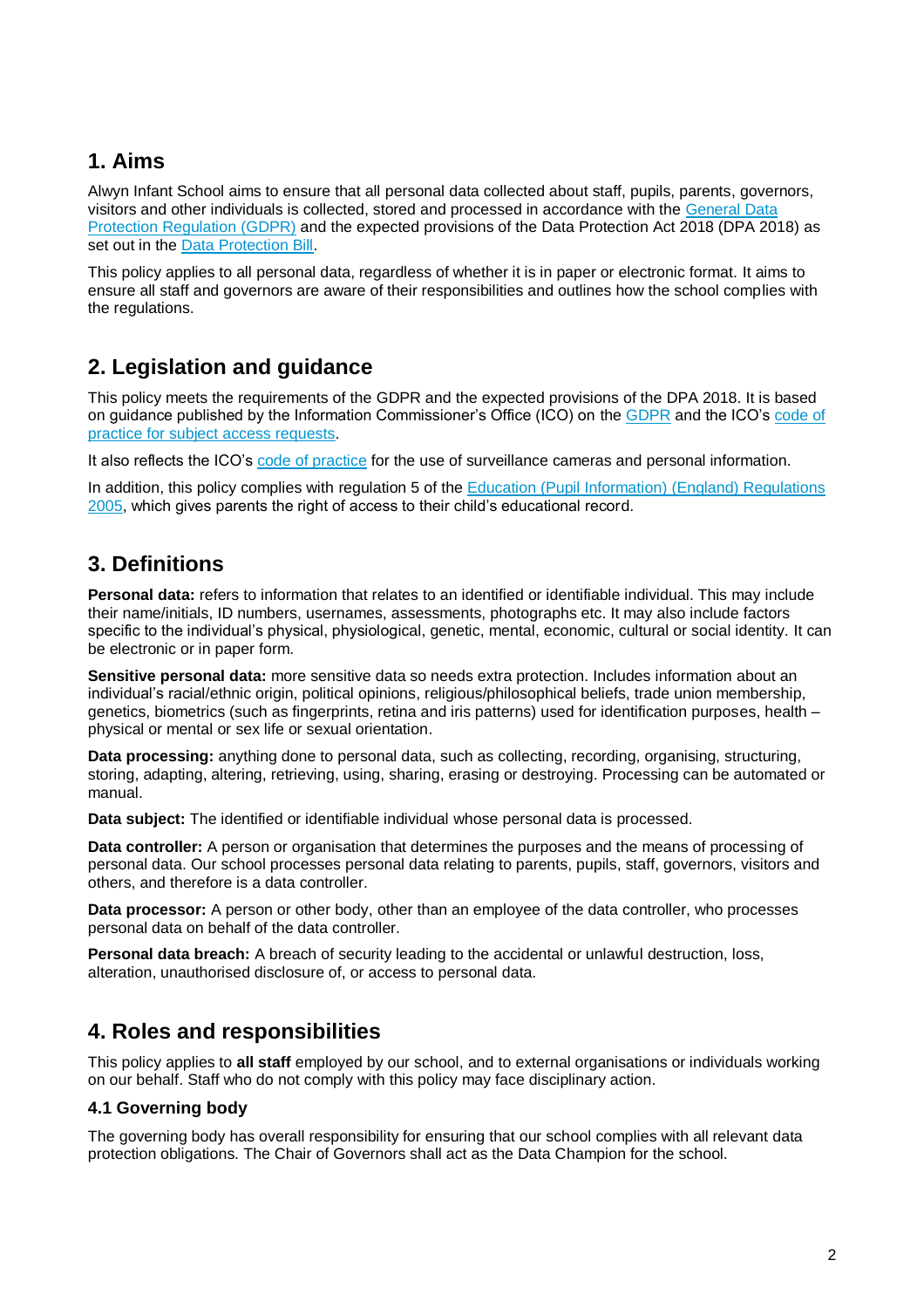#### **4.2 Data protection officer**

**Satswana Limited** is the Data Protection Officer (DPO). Their role is to oversee and monitor the school's data protection procedures, and to ensure they are compliant with the GDPR. Their contact details are;

**Office Address:** Pembroke House, St Christopher's Place, Farnborough, Hampshire, GU14 0NH **Telephone Number:** 01252 516898 **Email address:** info@satswana.com

#### **4.3 Headteacher**

The Headteacher acts as a representative for the school with regard to its data controller responsibilities; they can be contacted on **office@alwyn.org.uk**.

#### **4.4 All staff**

Staff are responsible for:

- Collecting, storing and processing any personal data in accordance with this policy
- Informing the school of any changes to their personal data, such as a change of address
- Contacting the DPO or school representative in the following circumstances:
	- $\circ$  With any questions about the operation of this policy, data protection law, retaining personal data or keeping personal data secure
	- o If they have any concerns that this policy is not being followed
	- $\circ$  If they are unsure whether or not they have a lawful basis to use personal data in a particular way
	- $\circ$  If they need to rely on or capture consent, draft a privacy notice, deal with data protection rights invoked by an individual, or transfer personal data outside the European Economic Area
	- o If there has been a data breach
	- o Whenever they are engaging in a new activity that may affect the privacy rights of individuals
	- o If they need help with any contracts or sharing personal data with third parties

## **5. Data protection principles**

The GDPR is based on data protection principles that our school must comply with. The principles say that personal data must be:

- Processed lawfully, fairly and in a transparent manner
- Collected for specified, explicit and legitimate purposes; further processing required for public interest or statistical purposes shall not be incompatible with this
- Adequate, relevant and limited to what is necessary to fulfil the purposes for which it is processed
- Accurate and, where necessary, kept up to date
- Kept in a form which permits identification of a subject for no longer than is necessary for the purposes for which it is processed. In some cases it may be kept longer for public interest or statistical purposes but will remain subject to the appropriate technical and organisational measures required by the GDPR
- Processed in a way that ensures it is appropriately secure, including protection against unauthorized or unlawful processing and against accidental loss, destruction or damage, using appropriate technical or organisational measures.

This policy sets out how the school aims to comply with these principles.

## **6. Collecting personal data**

#### **6.1 Lawfulness, fairness and transparency**

We will only process personal data where we have one of 6 'lawful bases' (legal reasons) to do so under data protection law: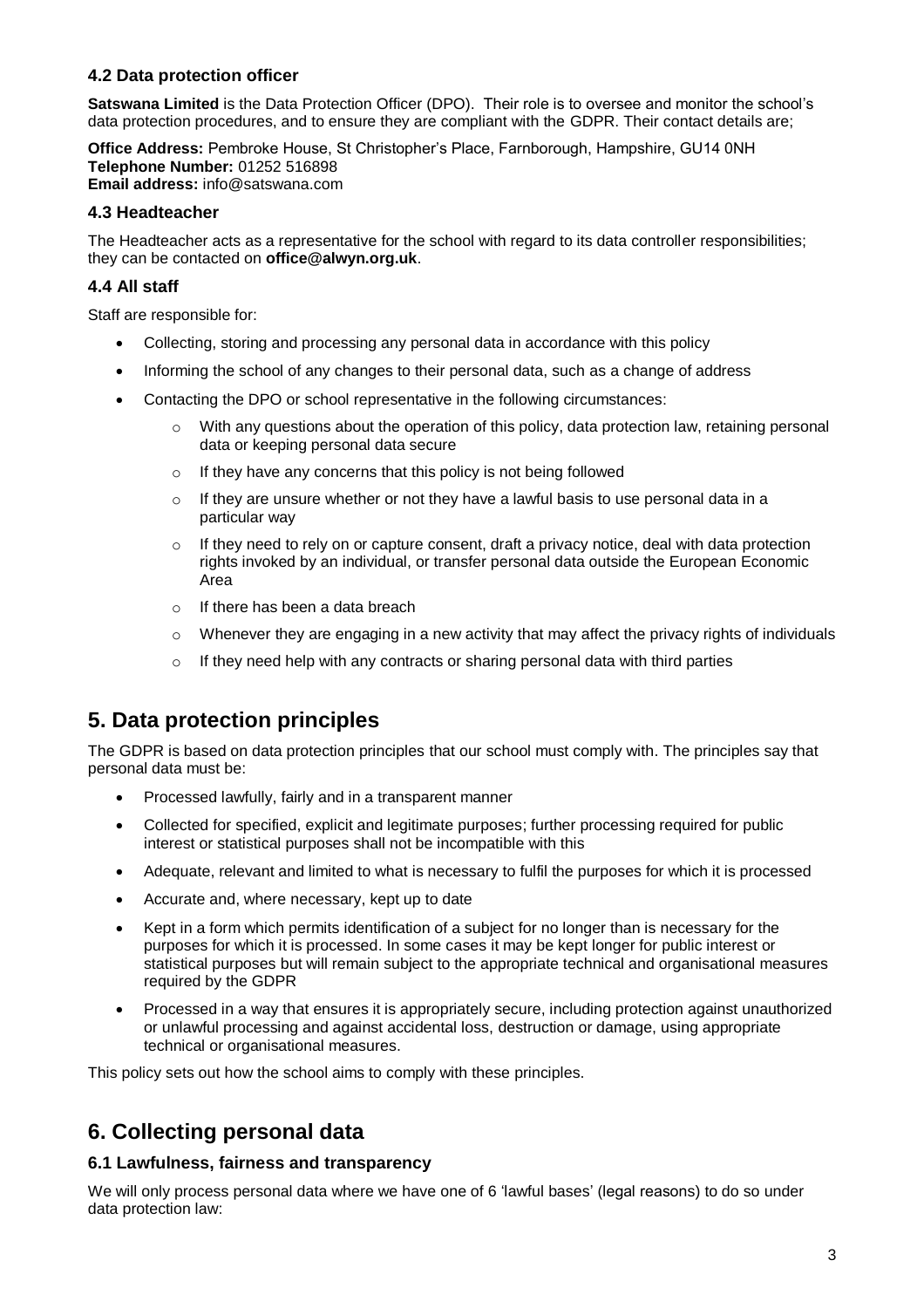- The data needs to be processed so that the school can **fulfil a contract** with the individual, or the individual has asked the school to take specific steps before entering into a contract
- The data needs to be processed so that the school can **comply with a legal obligation**
- The data needs to be processed to ensure the **vital interests** of the individual e.g. to protect someone's life
- The data needs to be processed so that the school, as a public authority, can perform a task **in the public interest,** and carry out its official functions
- The data needs to be processed for the **legitimate interests** of the school or a third party (provided the individual's rights and freedoms are not overridden)
- The individual (or their parent/carer when appropriate in the case of a pupil) has freely given clear and informed **consent**

For special categories of personal data, we will also meet one of the special category conditions for processing which are set out in the GDPR and Data Protection Act 2018.

#### **6.2 Limitation, minimisation and accuracy**

We will only collect personal data for specified, explicit and legitimate reasons. We will explain these reasons to the individuals when we first collect their data.

If we want to use personal data for reasons other than those given when we first obtained it, we will inform the individuals concerned before we do so, and seek consent where necessary.

Staff must only process personal data where it is necessary in order to do their jobs.

When staff no longer need the personal data they hold, they must ensure it is deleted or anonymised. This will be done in accordance with the [Information and Records Management Society's toolkit for schools.](https://cdn.ymaws.com/irms.site-ym.com/resource/collection/8BCEF755-0353-4F66-9877-CCDA4BFEEAC4/2016_IRMS_Toolkit_for_Schools_v5_Master.pdf)

### **7. Sharing personal data**

We will not normally share personal data with anyone else, but may do so where:

- There is an issue with a pupil or parent/carer that puts the safety of our staff at risk
- We need to liaise with other agencies we will seek consent as necessary before doing this
- Our suppliers or contractors need data to enable us to provide services to our staff and pupils for example, IT companies. When doing this, we will:
	- $\circ$  Only appoint suppliers or contractors which can provide sufficient guarantees that they comply with data protection law
	- $\circ$  Establish a data sharing agreement with the supplier or contractor, either in the contract or as a standalone agreement, to ensure the fair and lawful processing of any personal data we share
	- $\circ$  Only share data that the supplier or contractor needs to carry out their service, and information necessary to keep them safe while working with us

We will also share personal data with law enforcement and government bodies where we are legally required to do so, including for:

- The prevention or detection of crime and/or fraud
- The apprehension or prosecution of offenders
- The assessment or collection of tax owed to HMRC
- In connection with legal proceedings
- Where the disclosure is required to satisfy our safeguarding obligations
- Research and statistical purposes, as long as personal data is sufficiently anonymised or consent has been provided

We may also share personal data with emergency services and local authorities to help them to respond to an emergency situation that affects any of our pupils or staff.

Where we transfer personal data to a country or territory outside the European Economic Area, we will do so in accordance with data protection law.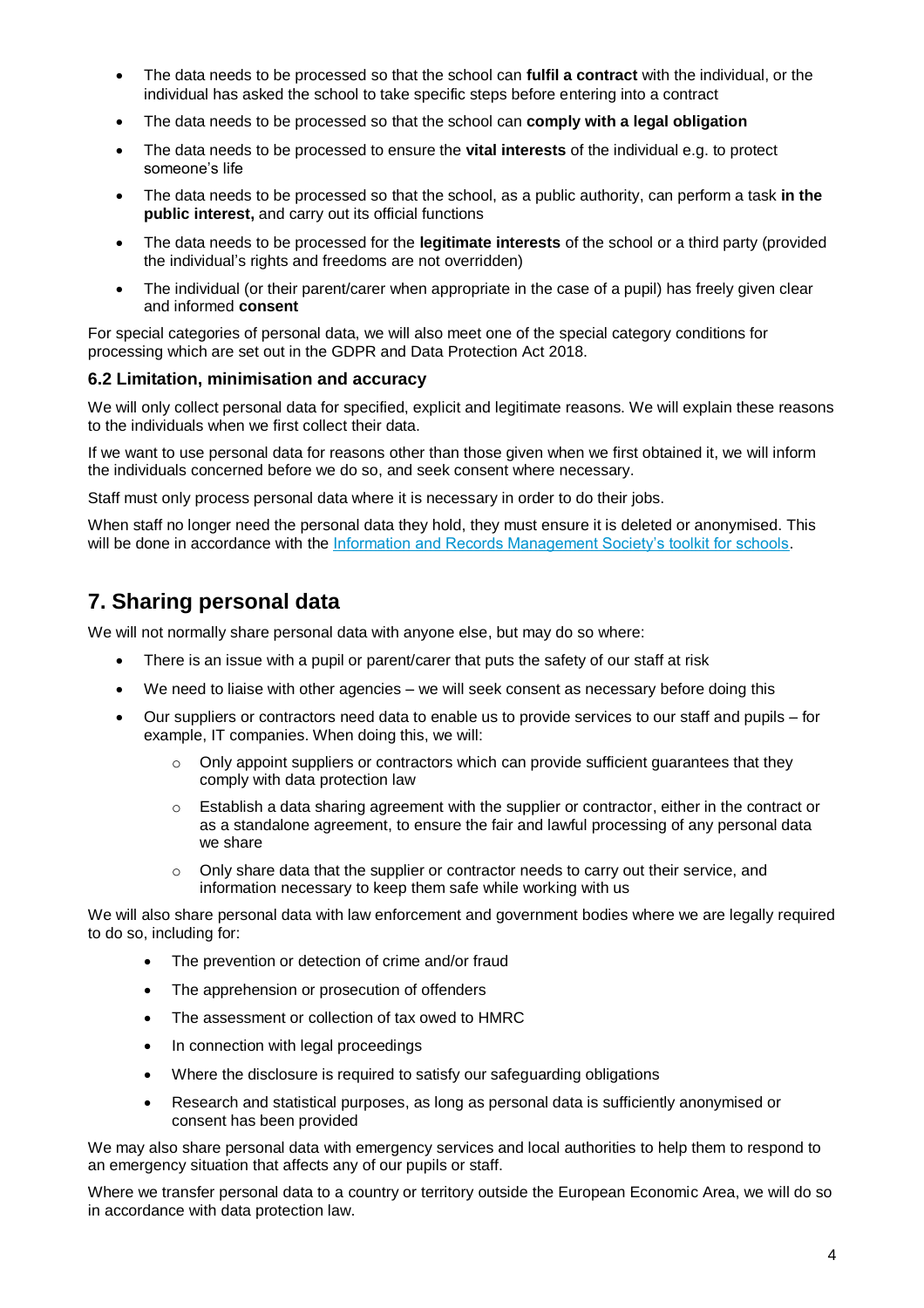## **8. Subject access requests and other rights of individuals**

#### **8.1 Subject access requests**

Individuals have a right to make a 'subject access request' to gain access to personal information that the school holds about them. This includes:

- Confirmation that their personal data is being processed
- Access to a copy of the data
- The purposes of the data processing
- The categories of personal data concerned
- Who the data has been, or will be, shared with
- How long the data will be stored for, or if this isn't possible, the criteria used to determine this period
- The source of the data, if not the individual
- Whether any automated decision-making is being applied to their data, and what the significance and consequences of this might be for the individual

Requests for information must be made in writing; which includes email, and be addressed to the Headteacher. They should include:

- Name of individual
- Correspondence address
- Contact number and email address
- Details of the information requested

If the initial request does not clearly identify the information required, then further enquiries will be made. If staff receive a subject access request they must immediately forward it to the Headteacher.

#### **8.2 Children and subject access requests**

Personal data about a child belongs to that child, and not the child's parents or carers. For a parent or carer to make a subject access request with respect to their child, the child must either be unable to understand their rights and the implications of a subject access request, or have given their consent.

Children below the age of 12 are generally not regarded to be mature enough to understand their rights and the implications of a subject access request. Therefore, most subject access requests from parents or carers of pupils at our school may be granted without the express permission of the pupil. This is not a rule and a pupil's ability to understand their rights will always be judged on a case-by-case basis.

#### **8.3 Responding to subject access requests**

When responding to requests, we:

- Will ask the individual to provide 2 forms of identification (passport, driving licence, utility bills with the current address, birth/ marriage certificate, P45/P60, credit card or mortgage statement etc) and checks will also be carried out regarding proof of relationship to the child
- May contact the individual via phone to confirm the request was made
- Will respond without delay and within 1 month of receipt of the request
- Will provide the information free of charge
- May tell the individual we will comply within 3 months of receipt of the request, where a request is complex or numerous. We will inform the individual of this within 1 month, and explain why the extension is necessary

We will not disclose information if it:

- Might cause serious harm to the physical or mental health of the pupil or another individual
- Would reveal that the child is at risk of abuse, where the disclosure of that information would not be in the child's best interests
- Is contained in adoption or parental order records
- Is given to a court in proceedings concerning the child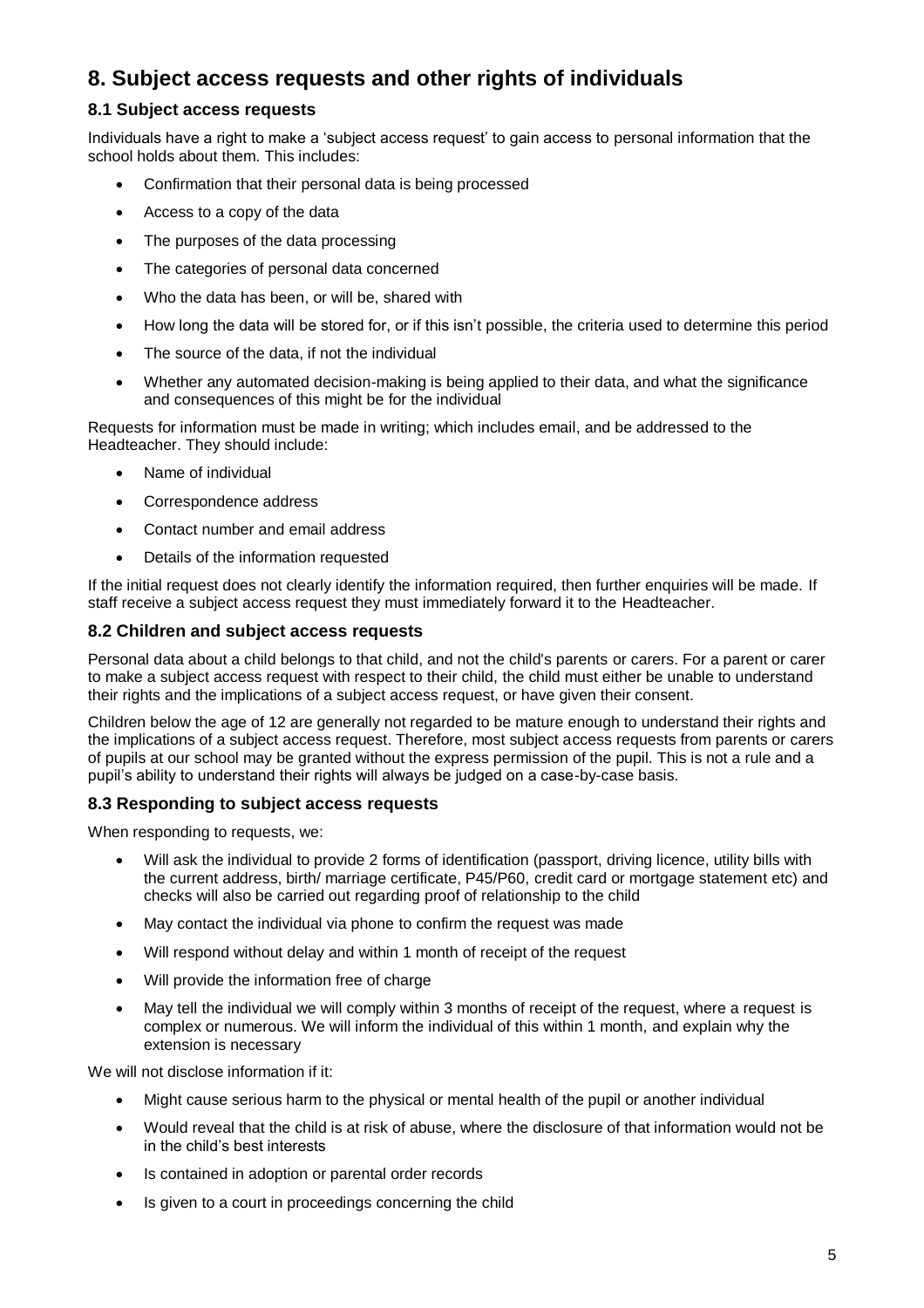If the request is unfounded or excessive, we may refuse to act on it, or charge a reasonable fee which takes into account administrative costs.

A request will be deemed to be unfounded or excessive if it is repetitive, or asks for further copies of the same information.

When we refuse a request, we will tell the individual why, and tell them they have the right to complain to the ICO.

#### **8.4 Other data protection rights of the individual**

In addition to the right to make a subject access request (see above), and to receive information when we are collecting their data about how we use and process it (see section 7), individuals also have the right to:

- Withdraw their consent to processing at any time
- Ask us to rectify, erase or restrict processing of their personal data, or object to the processing of it (in certain circumstances)
- Prevent use of their personal data for direct marketing
- Challenge processing which has been justified on the basis of public interest
- Request a copy of agreements under which their personal data is transferred outside of the European Economic Area
- Object to decisions based solely on automated decision making or profiling (decisions taken with no human involvement, that might negatively affect them)
- Prevent processing that is likely to cause damage or distress
- Be notified of a data breach in certain circumstances
- Make a complaint to the ICO
- Ask for their personal data to be transferred to a third party in a structured, commonly used and machine-readable format (in certain circumstances)

Individuals should submit any request to exercise these rights to the Headteacher. If staff receive such a request, they must immediately forward it to the Headteacher.

## **9. Parental requests to see the educational record**

Parents, or those with parental responsibility, have a legal right to free access to their child's educational record (which includes most information about a pupil) within 15 school days of receipt of a written request.

## **10. CCTV**

We use CCTV in various locations around the school site to ensure it remains safe. We will adhere to the ICO's [code of practice](https://ico.org.uk/media/for-organisations/documents/1542/cctv-code-of-practice.pdf) for the use of CCTV.

We do not need to ask individuals' permission to use CCTV, but we make it clear where individuals are being recorded. Security cameras are clearly visible and there are prominent signs explaining that CCTV is in use.

Any enquiries about the CCTV system should be directed to the Headteacher.

## **11. Photographs and videos**

As part of our school activities, school staff may take photographs and record images of individuals within our school. We will only take photos of children whose parents/carers have signed consent. We will seek additional consent if photos or videos are to be taken for communication, marketing and promotional materials. We will clearly explain how the photograph and/or video will be used to both the parent/carer and pupil.

Uses may include:

- Within school on display boards/screens, in class books, shown to class mates etc.
- Outside of school by external agencies such as the school photographer, newspapers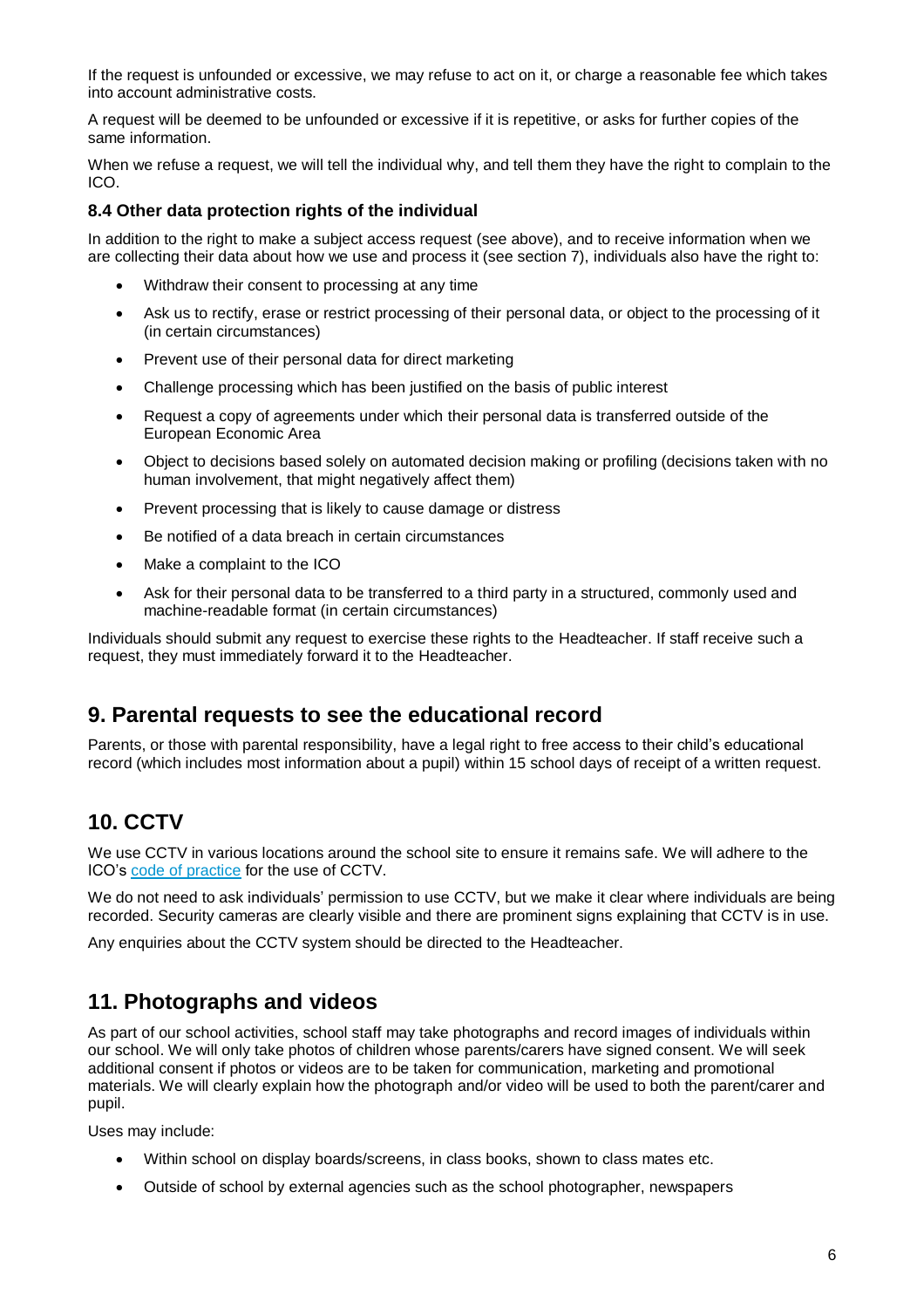Online on our school website

Consent can be refused or withdrawn at any time. If consent is withdrawn, we will delete the photograph or video and not distribute it further.

When using photographs and videos in this way we will not accompany them with any other personal information about the child (eg name), to ensure they cannot be identified.

All photographs/videos are to be taken on school devices, not personal, and deleted from the device when no longer needed.

**Visitors to the school are not allowed to take any photos/videos of the children or leave the school premises with any images of the children.**

## **12. Data protection by design and default**

We will put measures in place to show that we have integrated data protection into all of our data processing activities, including:

- Appointing a suitably qualified DPO and school representative, and ensuring they have the necessary resources to fulfil their duties and maintain their expert knowledge
- Only processing personal data that is necessary for each specific purpose of processing, and always in line with the data protection principles set out in relevant data protection law (see section 6)
- Completing privacy impact assessments where the school's processing of personal data presents a high risk to rights and freedoms of individuals, and when introducing new technologies (the DPO will advise on this process)
- Integrating data protection into internal documents including this policy, any related policies and privacy notices
- Training members of staff on data protection law, this policy, any related policies and any other data protection matters; we will also keep a record of attendance
- Regularly conducting reviews and audits to test our privacy measures and make sure we are compliant
- Maintaining records of our processing activities, including:
	- $\circ$  For the benefit of data subjects, making available the name and contact details of our school and DPO and all information we are required to share about how we use and process their personal data (via our privacy notices)
	- $\circ$  For all personal data that we hold, maintaining an internal record of the type of data, data subject, how and why we are using the data, any third-party recipients, how and why we are storing the data, retention periods and how we are keeping the data secure

## **13. Data security and storage of records**

We will protect personal data and keep it safe from unauthorised or unlawful access, alteration, processing or disclosure, and against accidental or unlawful loss, destruction or damage.

In particular:

- Paper-based records and portable electronic devices, such as laptops and hard drives that contain personal data are kept secure when not in use
- Papers containing confidential personal data must not be left on office and classroom desks, on staffroom tables, pinned to notice/display boards, or left anywhere else where there is general access unless consent has been given (eg medical information displays)
- Where personal information needs to be taken off site, staff must ensure it is kept secure at all times
- Passwords that are at least 6 characters long containing letters and numbers are used to access school computers, laptops and other electronic devices. Staff and pupils are reminded to change their passwords at regular intervals
- Encrypted memory devices supplied by the school are the only method allowed to store data outside of the school network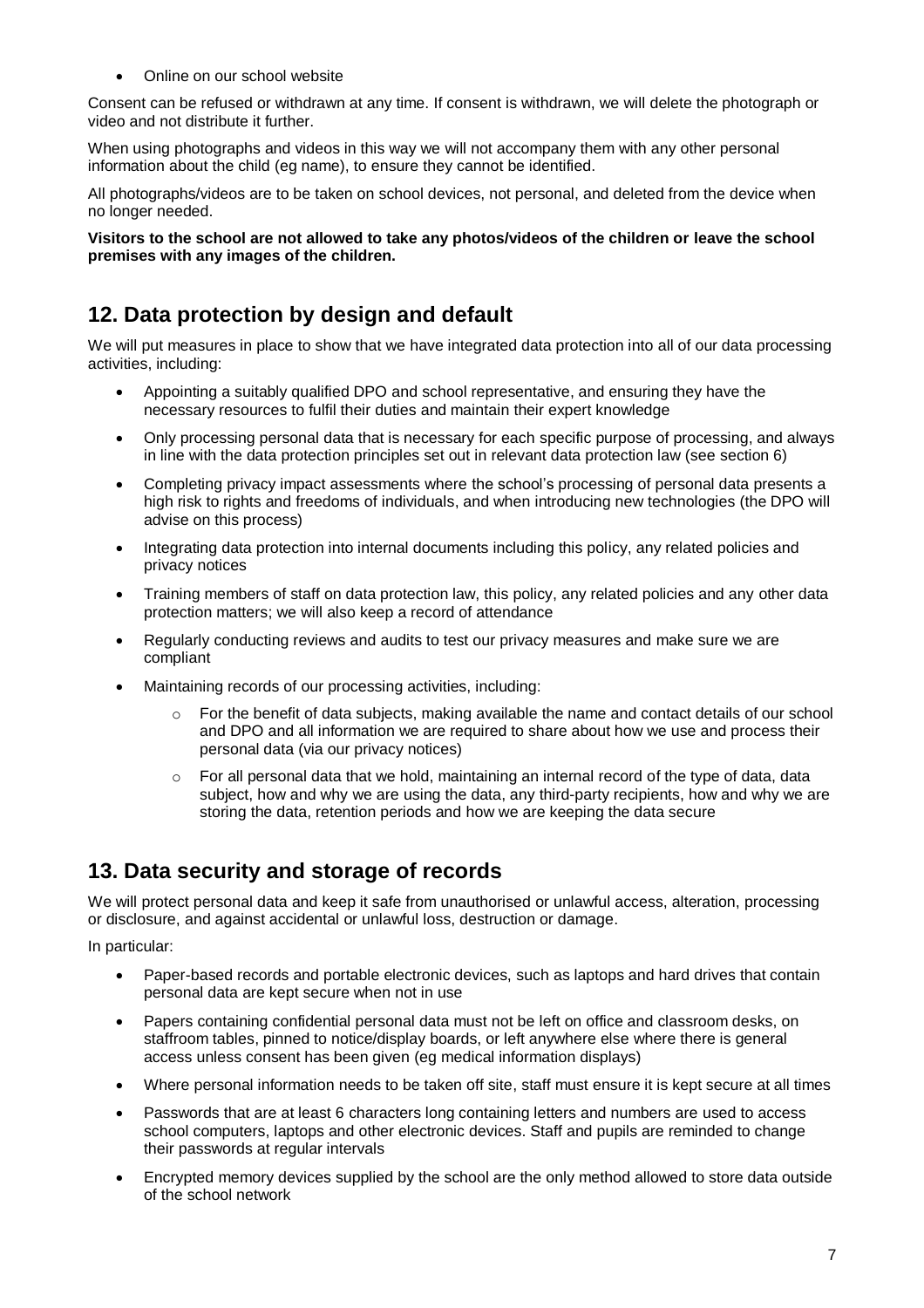- Staff or governors should not store school information on their own devices.
- Where we need to share personal data with a third party, we carry out due diligence and take reasonable steps to ensure it is stored securely and adequately protected (see section 8)

## **14. Disposal of records**

Personal data that is no longer needed will be disposed of securely. Personal data that has become inaccurate or out of date will also be disposed of securely, where we cannot or do not need to rectify or update it.

For example, we will shred or incinerate paper-based records, and overwrite or delete electronic files. We may also use a third party to safely dispose of records on the school's behalf. If we do so, we will require the third party to provide sufficient guarantees that it complies with data protection law.

## **15. Personal data breaches**

The school will make all reasonable endeavours to ensure that there are no personal data breaches.

In the unlikely event of a suspected data breach, we will follow the procedure set out in appendix 1.

When appropriate, we will report the data breach to the ICO within 72 hours. Such breaches in a school context may include, but are not limited to:

- Safeguarding information being made available to an unauthorised person
- The theft or hacking of a school laptop/device containing non-encrypted personal data about pupils
- Details of pupil premium interventions or assessments for named children being published on the school website
- Non-anonymised pupil exam results or staff pay information being shared with governors
- The school's cashless payment provider being hacked and parents' financial details stolen
- Personal data accidentally being emailed to an unauthorised person

# **16. Training**

All staff and governors are provided with data protection training as part of their induction process.

Data protection will also form part of continuing professional development, where changes to legislation, guidance or the school's processes make it necessary.

## **17. Monitoring arrangements**

The DPO and school representative are responsible for monitoring and reviewing this policy.

This policy will be reviewed and updated if necessary when the Data Protection Bill receives royal assent and becomes law (as the Data Protection Act 2018) – if any changes are made to the bill that affect our school's practice. Otherwise, or from then on, this policy will be reviewed **every 2 years** and shared with the full governing board.

## **18. Links with other policies**

This data protection policy is linked to our:

- Freedom of information publication scheme
- Online safety policy/policy on the acceptable use of ICT a
- Child protection and safeguarding policy
- Policy on the use of photographs and videos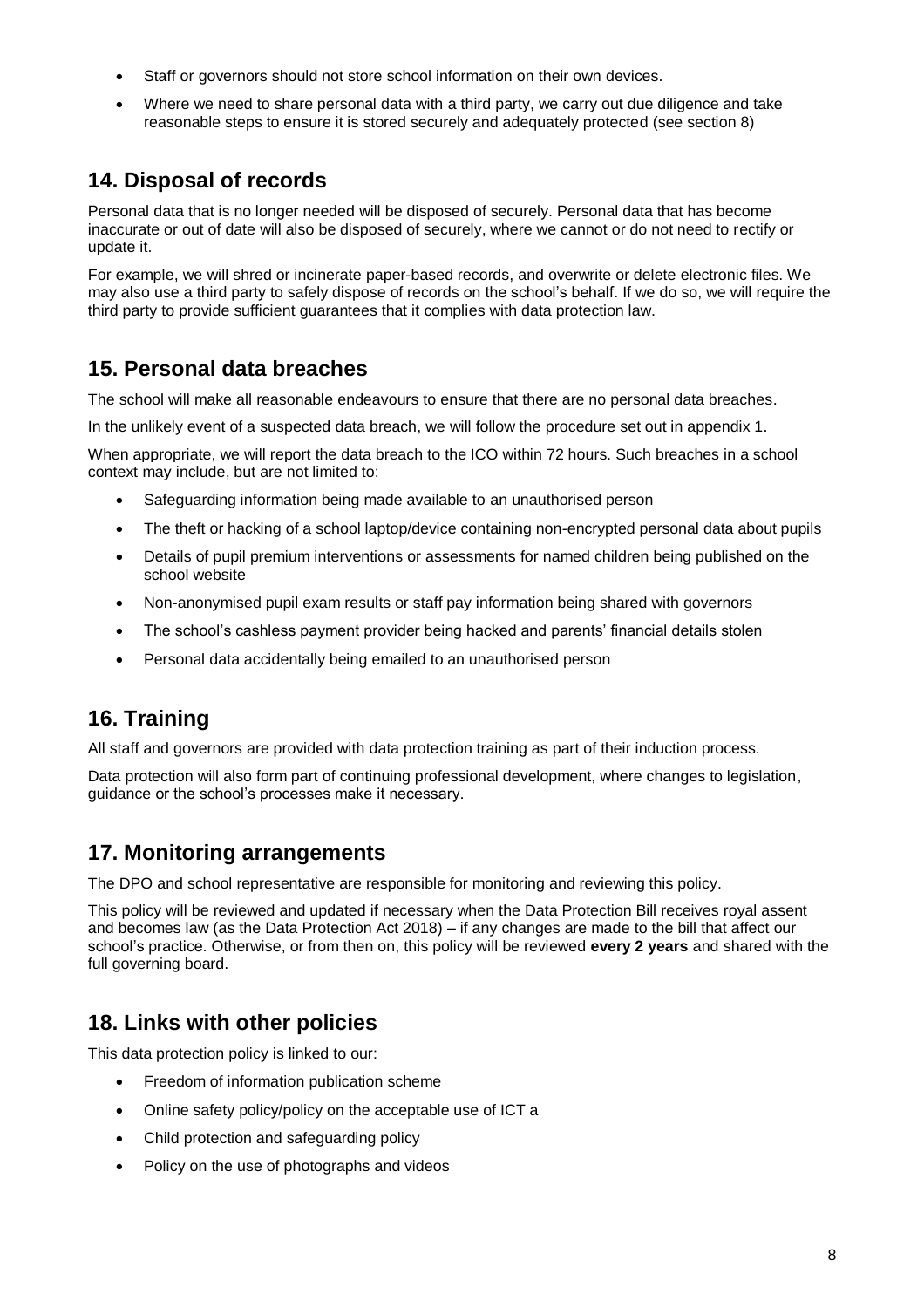## **Appendix 1: Personal data breach procedure**

This procedure is based on [guidance on personal data breaches](https://ico.org.uk/for-organisations/guide-to-the-general-data-protection-regulation-gdpr/personal-data-breaches/) produced by the ICO.

- On finding or causing a breach, or potential breach, the staff member or data processor must immediately notify the DPO
- The DPO will investigate the report, and determine whether a breach has occurred. To decide, the DPO will consider whether personal data has been accidentally or unlawfully:
	- o Lost
	- o Stolen
	- o Destroyed
	- o Altered
	- o Disclosed or made available where it should not have been
	- o Made available to unauthorised people
- The DPO will alert the headteacher and the chair of governors
- The DPO will make all reasonable efforts to contain and minimise the impact of the breach, assisted by relevant staff members or data processors where necessary. (Actions relevant to specific data types are set out at the end of this procedure)
- The DPO will assess the potential consequences, based on how serious they are, and how likely they are to happen
- The DPO will work out whether the breach must be reported to the ICO. This must be judged on a case-by-case basis. To decide, the DPO will consider whether the breach is likely to negatively affect people's rights and freedoms, and cause them any physical, material or non-material damage (e.g. emotional distress), including through:
	- o Loss of control over their data
	- o Discrimination
	- o Identify theft or fraud
	- o Financial loss
	- o Unauthorised reversal of pseudonymisation (for example, key-coding)
	- o Damage to reputation
	- o Loss of confidentiality
	- $\circ$  Any other significant economic or social disadvantage to the individual(s) concerned

If it's likely that there will be a risk to people's rights and freedoms, the DPO must notify the ICO.

- The DPO will document the decision (either way) in case it is challenged at a later date by the ICO or an individual affected by the breach. Documented decisions are stored on the Headteacher's hard drive.
- Where the ICO must be notified, the DPO will do this via the ['report a breach' page of the ICO](https://ico.org.uk/for-organisations/report-a-breach/)  [website](https://ico.org.uk/for-organisations/report-a-breach/) within 72 hours. As required, the DPO will set out:
	- $\circ$  A description of the nature of the personal data breach including, where possible:
		- The categories and approximate number of individuals concerned
		- The categories and approximate number of personal data records concerned
	- o The name and contact details of the DPO
	- o A description of the likely consequences of the personal data breach
	- $\circ$  A description of the measures that have been, or will be taken, to deal with the breach and mitigate any possible adverse effects on the individual(s) concerned